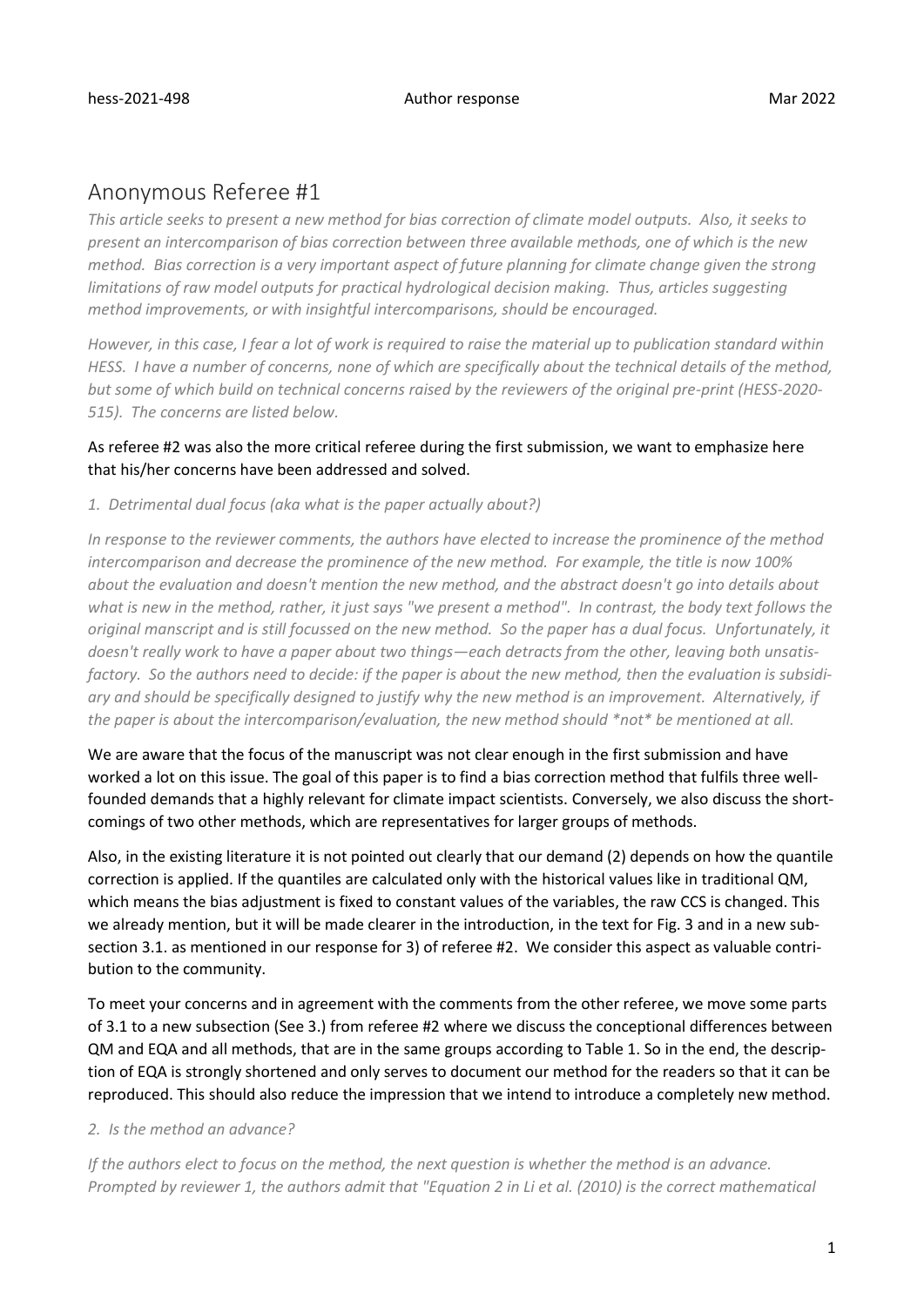## hess-2021-498 Author response Mar 2022

*description for our method when correcting temperature" and that "for precipitation, our method is almost equivalent to PresRAT". However, "the important difference to these methods is that our method is stricly empiric/nonparametric". Given this description and perusing the HESS manuscript types at https://www.hydrology-and-earth-system-sciences.net/about/manuscript\_types.html, I suggest that this kind of change is more appropriate for a "Technical Note" and does not constitute a theoretical or practical advance worthy of a research article. If this path was taken, the material would need to be significantly reduced to fit with the requirement of "a few pages".* 

The bias adjustment method itself is an empiric application of existing methods to meet the three specified demands. This may not be sufficient for being called a new method, thus we avoided to call it "new". However, we decided to use a new name for it, as it is not completely identical to any other method:

For additive bias adjustment for e.g. temperature, EQA is equivalent to EDCDFm and QDM (Cannon et al., 2015), with the emphasis that we calculate purely empirical CDFs. For precipitation (multiplicative bias adjustment), EQA is equivalent to PresRAT with the difference that EQA is empirical.

A novelty is the combination of the above said, the fundamental discussion about them, the focus on complex terrain with strongly varying meteorological fields and that we compare the methods with synthetical model data to show how the methods deal with extremely dry models.

## *3. Are the methods being compared the right methods to compare?*

*The answer to this question depends on the choices made at point 1. If the author focus is to introduce a method that builds upon existing methods (as per point 2 above), then the most obvious point of comparison is the parent methods. Thus, the comparison should include EDCDFm, PresRAT, and any other methods the new method inherits from. This is the only way to determine whether the new method helps or hinders, and in which context this occurs. On the other hand, if the authors elect to focus on method evaluation/intercomparison, then I think some changes will be required to make the evaluation more novel. This will require reviewing what other literature tries to do this (with which I confess I am not fully familiar) and then ensuring there is something different (and substantial) about this intercomparison - perhaps it's the number of methods being compared, or that their types have never been compared, or perhaps it's the study area that's novel (Austria). In any case, it seems likely that more than two methods will need to be compared, which translates to more work for the authors I'm afraid.* 

## The choice of methods depends on what is intended to show. We wanted to show the shortcomings of widely used methods. Thus, our selection had two reasons:

- We arranged bias adjustment methods in four groups in Table 1. We chose one method out of three of these groups. The forth group (trend altering and parametric) was not relevant for this comparison, as it unites negative features of two other groups, so we skipped this group.
- The chosen representatives of the groups should be relevant for the impact research community of the alpine area, which means that is should have been implemented (several times) in Austria or Europe. This applies to QM and SDM. SDM was used for a couple of projects in Austria, where the data is publicly available for climate impact studies.

## EQA, QM and SDM all represent their groups in Table 1.

## *4. What literature review is required and how should the study motivation be framed?*

*In the case where a slight tweak is made to existing methods, there is no need for a lengthy literature review espousing the benefits of the parent methods. We can assume that the case was argued back when the*